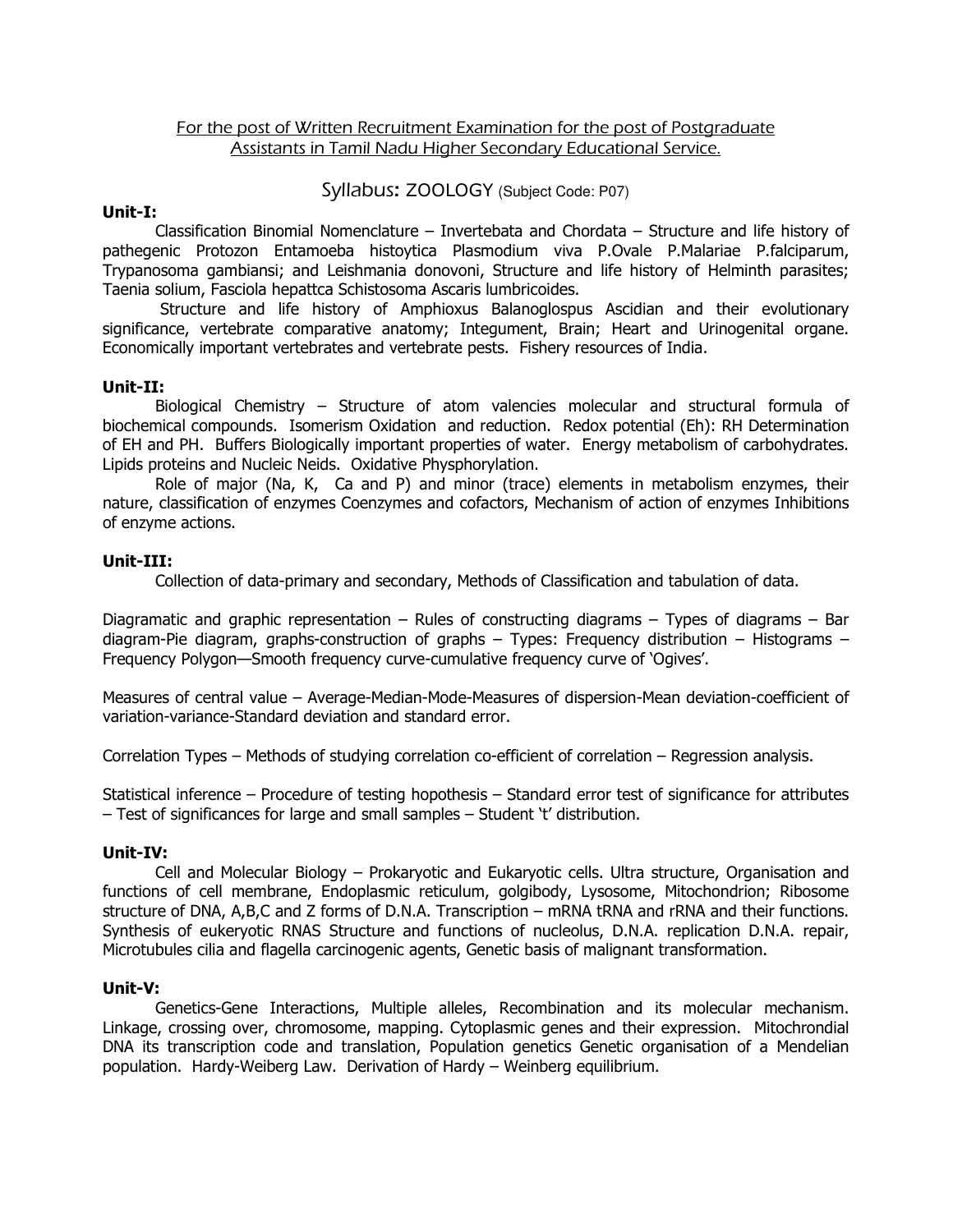Animal breeding and human genetics – Inbreeding outbreeding Heteriosis. Expression of Eukaryotic genes in bacterial cells. Transfer of genes into Eukaryotic cells. Genetic Engineering and its applications in Agriculture Animal Husbandary and Medicine. Inborn errors of metabolism.

## Unit-VI:

Physiology – Nutrition – Essential aminoacids, vitamins, minerals and Trace elements required by men. Digestion, Digestive enzymes, digestion, absorption and assimilation of carbohydrates, proteins and lipids. Intermediary metabolism, Respiration – Transport of respiratory gases by blood. Circulation: Types of heart.

Movement – Types of muscle cells, Ultra structure of muscle cells. Muscle contraction and types of contraction. Osmo-iono regulation: Maintenance of water and electrolyte Balance in equatic and terrestrial vertebrates.

Excretion: Vertebrate kidney and formation of urine. Excretion of nitrogeneous products. Renal regulation of acid-base balance. Thermoregulation: Temperature and rates of bio-logical activities.

# Unit-VII:

 Sensory physiology: Chemo-reception. Mechano-reception, Thermo-reception, Photoreception. Nervous coordinations: Transmission of impulses in nerve cells. Central Nervous system. Autonomic Nervous System. Memory and learning, Chemical coordination: Endocrine glands and harmones. Endocrine Interrelations. Neure endocrine reflexes. Growth and reproduction: Growth moulting and metamorphesis in crustaceans, Insects and vertebrates. Pheremones in reproduction. Physiology of human reproduction.

Developmental Biology and Immunology-Gametogensis – Organisation of egg cytoplosm. Fertilisation-Biochemical and Electron-Microscopic studies, Partherogenesis-Cleavage and Metphegenetic movements – Fate maps – presumptive. Organ forming areas – Formation of Primary organ rudiments – Gradients in the determination of organ rudiments – involvement of genes in developmental process – General Metabolism during gastrulation – Integration of gastrulation.

Organizer: Organegenesis with reference to heart, eye, brain and kidney.

Cell differentiation – The chemical basis of cell differentiation Selective action of genes in differentiation – Control of differentiation by the intraorganic environment.

Extra embroyonic membranes. Placenta-Sex differentiation and godadial hormones, congenital abnormalities in humans Growth, aging and senescence.

### Unit-VIII:

 ANTIGEES AND ANTIBODIES – Specific and non-specific immune mechanism – Immunity (innate and acquired) – Antigenes – Heptens – Antigenic determinants – Adjuvants. Immunoglobulin molecules as antigenes – allotypes Immune system and lymphoid organs. Macrophages – T-Cell and B Cell Antibodies production Immune response: Humoral and cell mediated immunity – regulation of immune response – Tolerance – Antigen and antibody reaction – Physical and Biological – Vaccination – Allergy – AIDS – Congential immunodeficiencies.

 Environmental Biology – Biotic and abiotic factors of the environment Biogeochemical Cycles – Eco System – Concepts. Resource Management – Ecological energetics; energy transformation, productivity - food chain – Food webs, Pyramids.

### Unit-IX:

 Zoogeography of Indian wild mammals. Indian primates – Natural Resources – Conversation of natural resources and wild life (Protection) Act. Wild life - Sancturies of Tamil Nadu. Environmental degradation - factors affecting environment. Patterns of Behaviour – Instinctive and learning behaviour – social behaviour – social organisation – Social behaviour in mammals – Aggression and courtship. EVOLUTION: Origin of life – Theories of evolution evidences for evolution – Natural selection – Micro evolution – Hardy - Weinberg Equilibrium – genetic draft. Speciation – Mechanism of speciation –